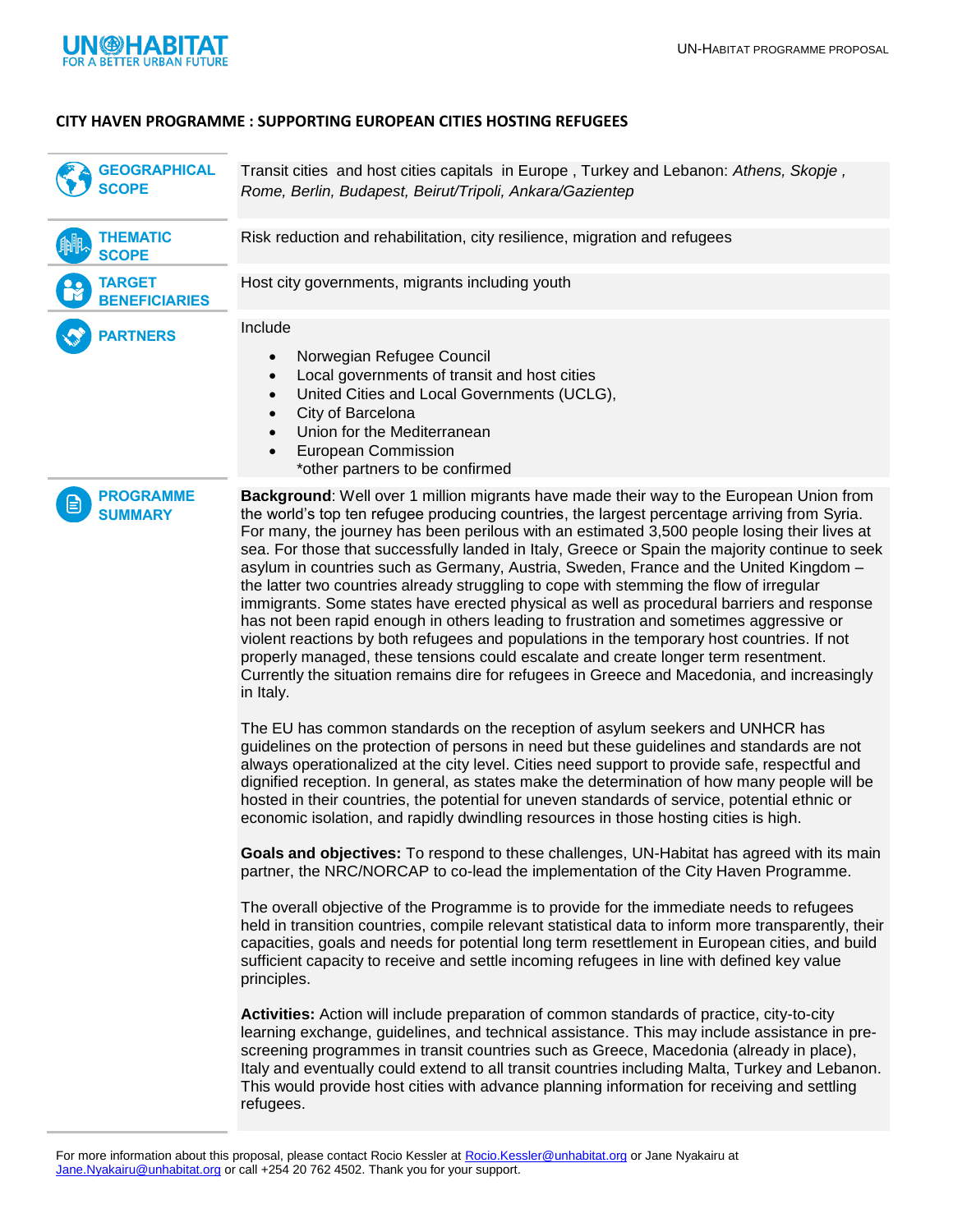

Within the City Haven programme, UN Habitat through its City Resilience Programme, will work together with its partners in both the humanitarian and development communities to prepare and disseminate guidelines, and subsequently pilot the programme in other cities, with NRC/NORCAP bringing in its programmes (including ICLA, IDMC, NORCAP) to support integration and (re-) settlement of refugees in European cities.

Working with local governments hosting refugee families, the programme will link to intergovernmental events and establish new norms for urban humanitarian partners. One of the objectives is to work with some cities to champion the urban agenda on these issues. An initial roundtable convened with the City of Barcelona in mid-2016 is planned to launch the guidelines with follow-up meetings in each of the main host country capitals: Berlin, Rome, Athens, Budapest, Beirut and Ankara to extend the reach of the Lighthouse Mayors.

**UN-HABITAT ROLE**

> **MAIN OUTPUTS**

UN-Habitat experience gained through its City Resilience Programme and UN Habitat's One Stop Youth Resource Centres provided the expertise, networks and tools to carry out the objectives and activities of the programme. According to Eurostat 81% of total migrants that have applied for asylum in the EU Countries this year are under the age of 35. The One Stop Youth Resource Centres, established by UN-Habitat, have been operational for 13 years working with marginalized youth populations to provide a safe and generative space and critical services for youth such as job training and health and recreation services.

UN-Habitat also brings vast experience from its partnerships with local governments including its role in the Management Committee on the Compact of Mayors promoted by UN-Habitat and established during Cop 21. In addition, the agency has addressed issues of displaced populations and contributed to durable solutions in many countries including Democratic Republic of Congo, Iraq, Kenya, Kosovo, Lebanon, Pakistan, Somalia, South Sudan, Sudan, Sri Lanka, and elsewhere since 1997. An example of results achieved include restitution of housing and property claims in Kosovo, settlement integration programmes in Bossasso, Somalia and in Darfur, mediated land rights decisions DRC, among many durable solutions for families involuntarily displaced to cities in their own countries or as refugees seeking asylum.

The role of UN-Habitat in this programme includes:

- Assist with setting with implementing partners, liaison offices in transit countries to pre-screen refugees and assemble statistical information on the numbers, nationalities, composition of families, skill sets, and countries or cities they are hoping to settle. This work will provide host city governments with advanced planning information for receiving and settling refugees.
- Prepare the guidelines in consultation with implementing partners.

Organize initial Mayor's roundtable with the City of Barcelona and subsequent follow-on meetings facilitate dialogue within EU cities and establish platform for sharing experiences and dissemination of developed guidelines.

The main initial outputs of the programmes are:

- A pre-screening programme in liaison offices in cities of transit countries subject to consultations with those countries.
- Guidelines for all European cities providing minimum standards to address the needs of migrants and establishing principles of delivery, sourcing and managing refugee intake and integration. These would build on NRC's *Dignified Reception Guidelines*  and focusing on long term integration. The guideline will address, inter alia: intake approaches and procedures (local government management of initial placements); housing inventory assessments (vacant residential property and other facilities); social service capacities( initial support for basic needs (including psycho-social support)); legal service support (adherence to international law by host cities/families); home service programmes (registration of lost/abandoned property); security and safety (linking to national and international police and ensuring safety of